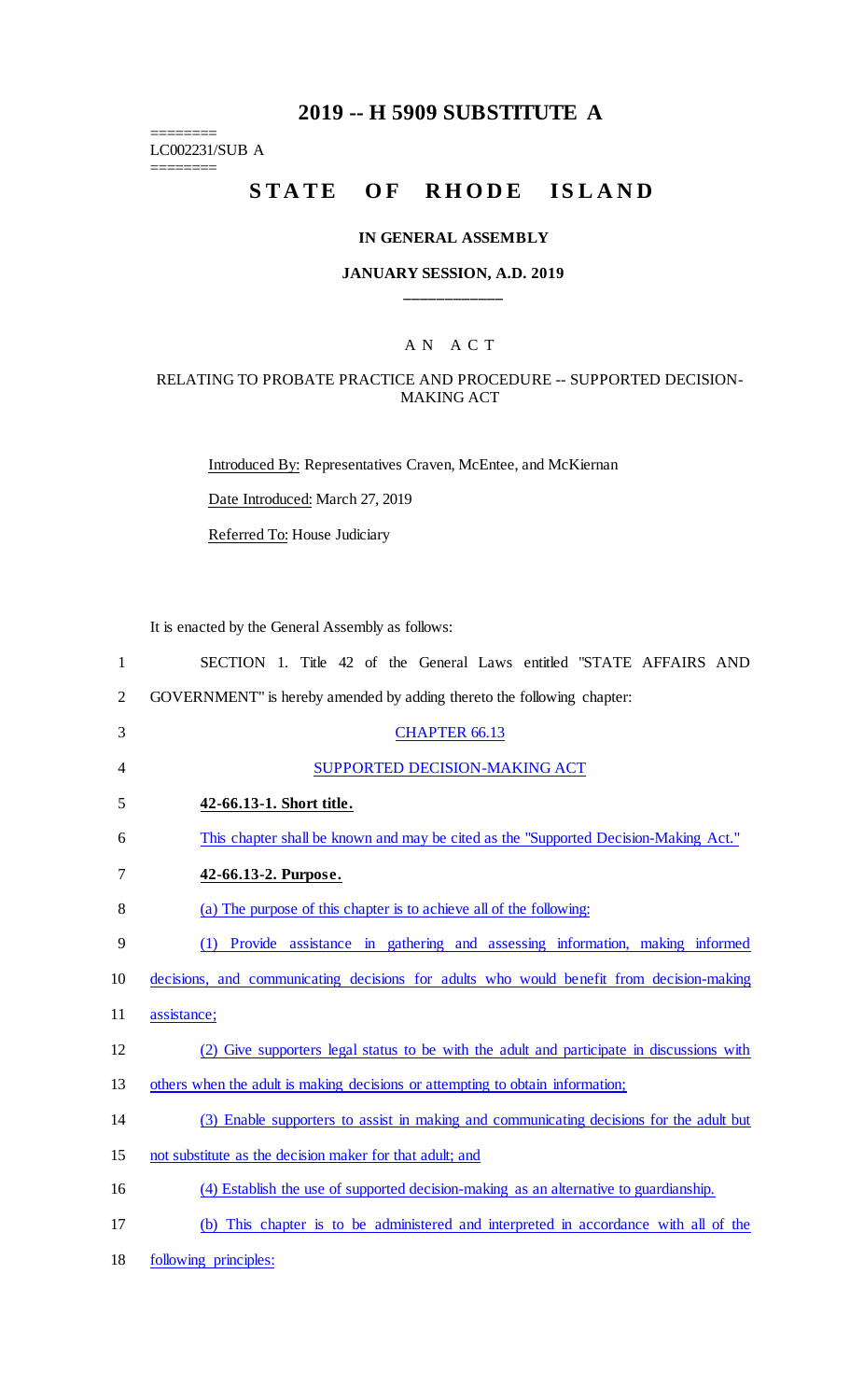| $\mathbf{1}$ | (1) All adults should be able to choose to live in the manner they wish and to accept or           |
|--------------|----------------------------------------------------------------------------------------------------|
| 2            | refuse support, assistance, or protection;                                                         |
| 3            | (2) All adults should be able to be informed about and participate in the management of            |
| 4            | their affairs; and                                                                                 |
| 5            | (3) The values, beliefs, wishes, cultural norms, and traditions that adults hold, should be        |
| 6            | respected in supporting adults to manage their affairs.                                            |
| 7            | 42-66.13-3. Definitions.                                                                           |
| 8            | For the purposes of this chapter:                                                                  |
| 9            | (1) "Adult" means an individual who is eighteen (18) years of age or older.                        |
| 10           | (2) "Affairs" means personal, health care, and matters arising in the course of activities of      |
| 11           | daily living and including those health care and personal affairs in which adults make their own   |
| 12           | health care decisions, including monitoring their own health; obtaining, scheduling, and           |
| 13           | coordinating health and support services; understanding health care information and options; and   |
| 14           | making personal decisions, including those to provide for their own care and comfort.              |
| 15           | (3) "Disability" means a physical or mental impairment that substantially limits one or            |
| 16           | more major life activities of a person.                                                            |
| 17           | (4) "Good faith" means honesty in fact and the observance of reasonable standards of fair          |
| 18           | dealing.                                                                                           |
| 19           | (5) "Immediate family member" means a spouse, child, sibling, parent, grandparent,                 |
| 20           | grandchild, stepparent, stepchild, or stepsibling.                                                 |
| 21           | (6) "Person" means an adult; health care institution; health care provider; corporation;           |
| 22           | partnership; limited liability company; association; joint venture; government; governmental       |
| 23           | subdivision, agency, or instrumentality; public corporation; or any other legal or commercial      |
| 24           | entity.                                                                                            |
| 25           | (7) "Principal" means an adult with a disability who seeks to enter, or has entered, into a        |
| 26           | supported decision-making agreement with a supporter under this chapter.                           |
| 27           | (8) "Supported decision-making" means a process of supporting and accommodating an                 |
| 28           | adult to enable the adult to make life decisions, including decisions related to where the adult   |
| 29           | wants to live, the services, supports, and medical care the adult wants to receive, whom the adult |
| 30           | wants to live with, where the adult wants to work, without impeding the self-determination of the  |
| 31           | adult.                                                                                             |
| 32           | (9) "Supported decision-making agreement" or "the agreement" means an agreement                    |
| 33           | between a principal and a supporter entered into under this chapter.                               |
| 34           | (10) "Supporter" means a person who is named in a supported decision-making                        |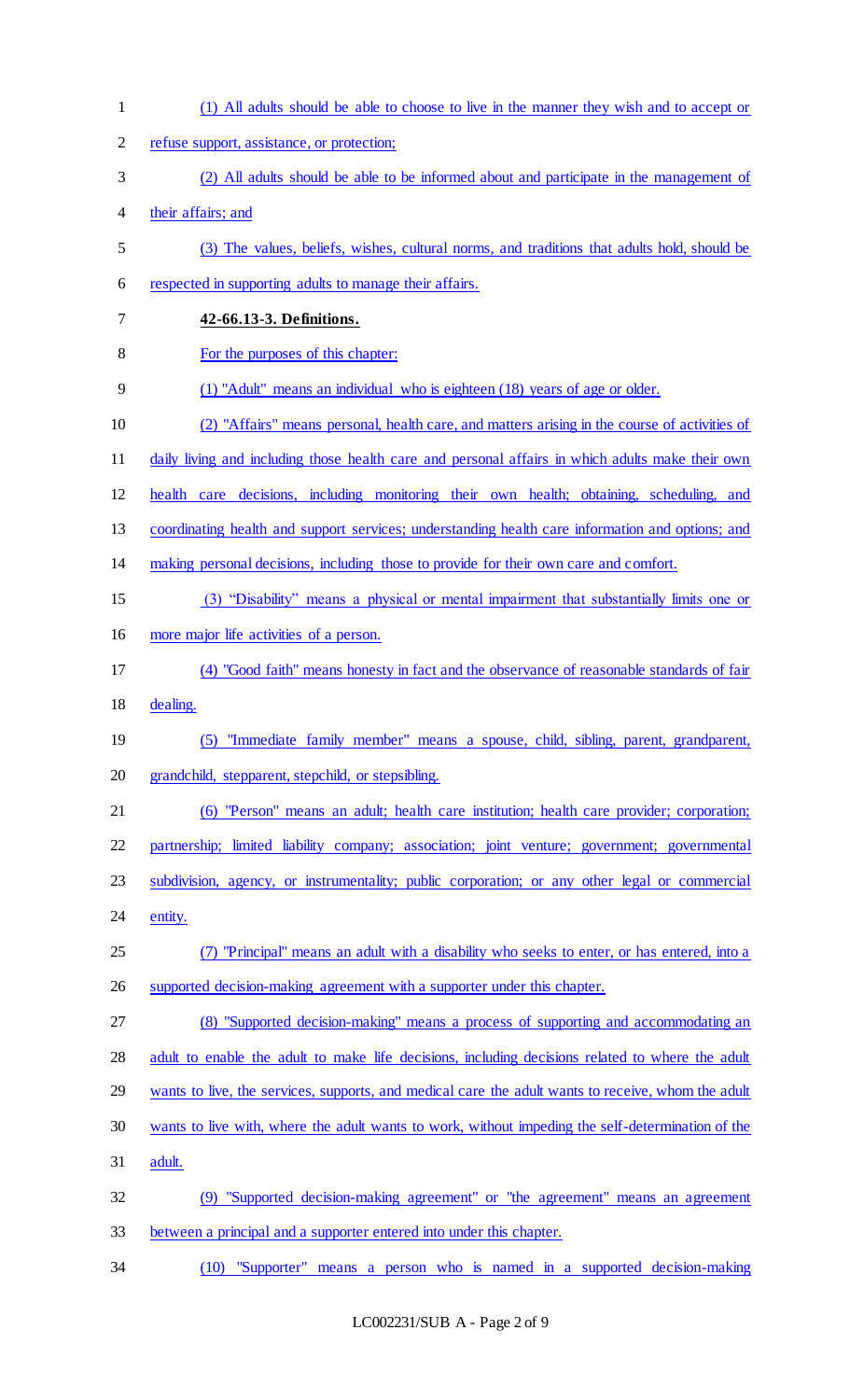| $\mathbf{1}$ | agreement and is not prohibited from acting pursuant to $\S$ 42-66.13-6(b).                      |  |  |  |  |  |
|--------------|--------------------------------------------------------------------------------------------------|--|--|--|--|--|
| 2            | (11) "Support services" means a coordinated system of social and other services supplied         |  |  |  |  |  |
| 3            | by private, state, institutional, or community providers designed to help maintain the           |  |  |  |  |  |
| 4            | independence of an adult, including any of the following:                                        |  |  |  |  |  |
| 5            | (i) Homemaker-type services, including house repair, home cleaning, laundry, shopping,           |  |  |  |  |  |
| 6            | and meal-provision;                                                                              |  |  |  |  |  |
| 7            | (ii) Companion-type services, including transportation, escort, and facilitation of written,     |  |  |  |  |  |
| 8            | oral, and electronic communication;                                                              |  |  |  |  |  |
| 9            | (iii) Visiting nurse and attendant care;                                                         |  |  |  |  |  |
| 10           | (iv) Health care provision;                                                                      |  |  |  |  |  |
| 11           | (v) Physical and psychosocial assessments;                                                       |  |  |  |  |  |
| 12           | (vi) Legal assessments and advisement;                                                           |  |  |  |  |  |
| 13           | (vii) Education and educational assessment and advisement;                                       |  |  |  |  |  |
| 14           | (viii) Hands-on treatment or care, including assistance with activities of daily living such     |  |  |  |  |  |
| 15           | as bathing, dressing, eating, range of motion, toileting, transferring, and ambulation;          |  |  |  |  |  |
| 16           | (ix) Care planning; and                                                                          |  |  |  |  |  |
| 17           | (x) Other services needed to maintain the independence of an adult.                              |  |  |  |  |  |
|              |                                                                                                  |  |  |  |  |  |
| 18           | 42-66.13-4. Presumption of capacity.                                                             |  |  |  |  |  |
| 19           | (a) All adults are presumed to be capable of managing their affairs and to have legal            |  |  |  |  |  |
| 20           | capacity.                                                                                        |  |  |  |  |  |
| 21           | (b) The manner in which an adult communicates with others is not grounds for deciding            |  |  |  |  |  |
| 22           | that the adult is incapable of managing the adult's affairs.                                     |  |  |  |  |  |
| 23           | (c) Execution of a supported decision-making agreement may not be used as evidence of            |  |  |  |  |  |
| 24           | incapacity and does not preclude the ability of the adult who has entered into such an agreement |  |  |  |  |  |
| 25           | to act independently of the agreement.                                                           |  |  |  |  |  |
| 26           | 42-66.13-5. Supported decision-making agreements.                                                |  |  |  |  |  |
| 27           | (a) A supported decision-making agreement must include all of the following:                     |  |  |  |  |  |
| 28           | (1) Designation of at least one supporter;                                                       |  |  |  |  |  |
| 29           | (2) The types of decisions for which the supporter is authorized to assist; and                  |  |  |  |  |  |
| 30           | (3) The types of decisions, if any, for which the supporter may not assist.                      |  |  |  |  |  |
| 31           | (b) A supported decision-making agreement may include any of the following:                      |  |  |  |  |  |
| 32           | (i) Designation of more than one supporter;                                                      |  |  |  |  |  |
| 33           | (ii) Provision for an alternate to act in the place of a supporter in such circumstances as      |  |  |  |  |  |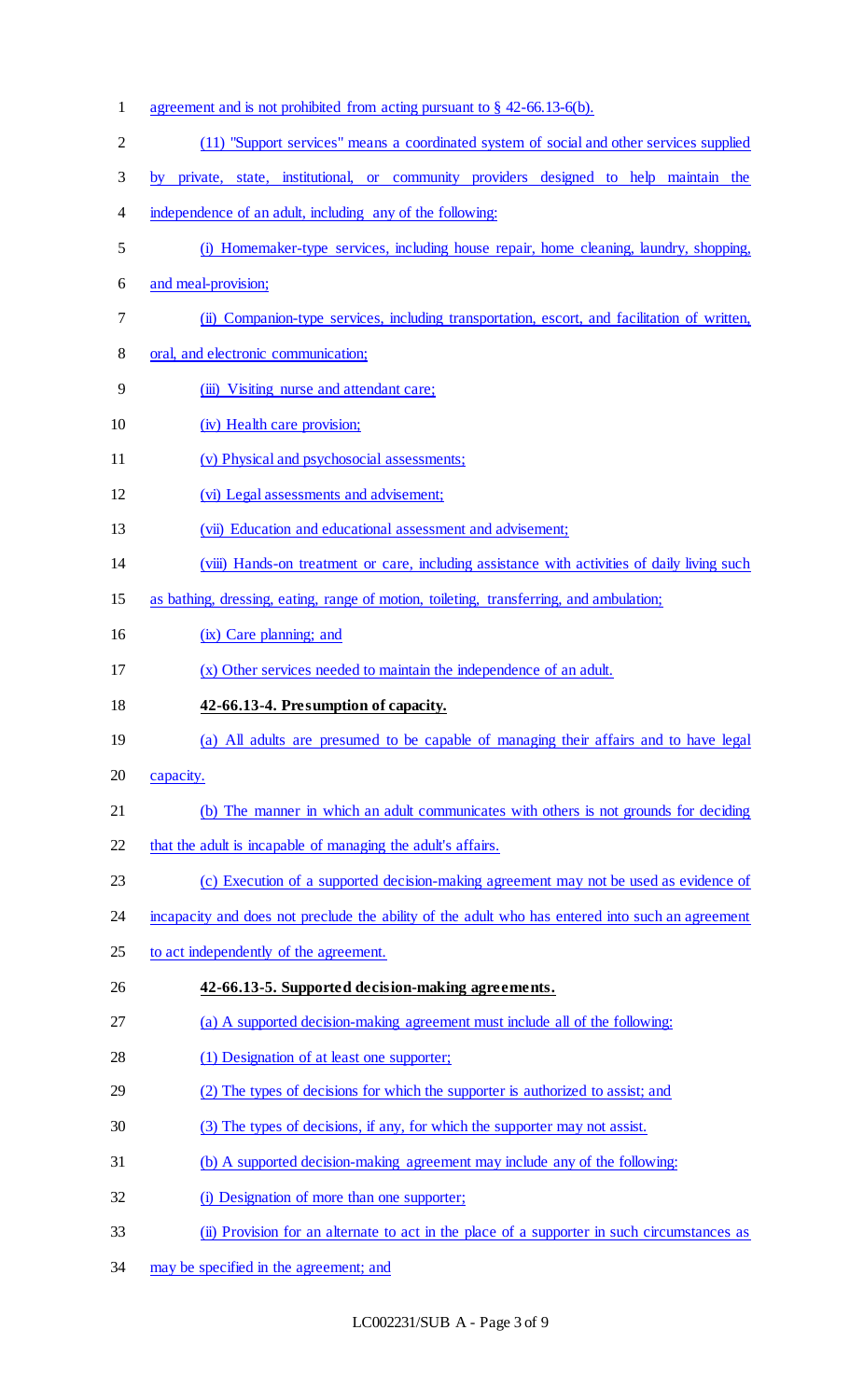| $\mathbf{1}$   | (iii) Authorization for a supporter to share information with any other supporter named in            |
|----------------|-------------------------------------------------------------------------------------------------------|
| $\overline{2}$ | the agreement, as a supporter believes is necessary.                                                  |
| 3              | (c) A supported decision-making agreement is valid only if all of the following occur:                |
| 4              | (1) The agreement is in a writing that contains the elements of the form contained in $\S$            |
| 5              | $42 - 66.13 - 10;$                                                                                    |
| 6              | (2) The agreement is dated; and                                                                       |
| 7              | (3) Each party to the agreement signed the agreement in the presence of two (2) adult                 |
| 8              | witnesses, or before a notary public.                                                                 |
| 9              | (d) The two (2) adult witnesses required by subsection (c)(3) of this section may not be              |
| 10             | any of the following:                                                                                 |
| 11             | $(1)$ A supporter for the principal;                                                                  |
| 12             | (2) An employee or agent of a supporter named in the supported decision-making                        |
| 13             | agreement;                                                                                            |
| 14             | (3) A paid provider of services to the principal; and                                                 |
| 15             | (4) Any person who does not understand the type of communication the principal uses,                  |
| 16             | unless an individual who understands the principal's means of communication is present to assist      |
| 17             | during the execution of the supported decision-making agreement.                                      |
| 18             | (e) A supported decision-making agreement must contain a separate declaration signed                  |
| 19             | by each supporter named in the agreement indicating all of the following:                             |
| 20             | (1) The supporter's relationship to the principal;                                                    |
| 21             | (2) The supporter's willingness to act as a supporter; and                                            |
| 22             | (3) The supporter's acknowledgement of the role of a supporter under this chapter.                    |
| 23             | (f) A supported decision-making agreement may authorize a supporter to assist the                     |
| 24             | principal to decide whether to give or refuse consent to a life sustaining procedure pursuant to the  |
| 25             | provisions of chapters 4.10 and 4.11 of title 23.                                                     |
| 26             | (g) A principal or a supporter may revoke a supported decision-making agreement at any                |
| 27             | time in writing and with notice to the other parties to the agreement.                                |
| 28             | 42-66.13-6. Supporters.                                                                               |
| 29             | (a) Except as otherwise provided by a supported decision-making agreement, a supporter                |
| 30             | may do all of the following:                                                                          |
| 31             | Assist the principal in understanding information, options, responsibilities, and<br>(1)              |
| 32             | consequences of the principal's life decisions, including those decisions relating to the principal's |
| 33             | affairs or support services;                                                                          |
| 34             | (2) Help the principal access, obtain, and understand any information that is relevant to             |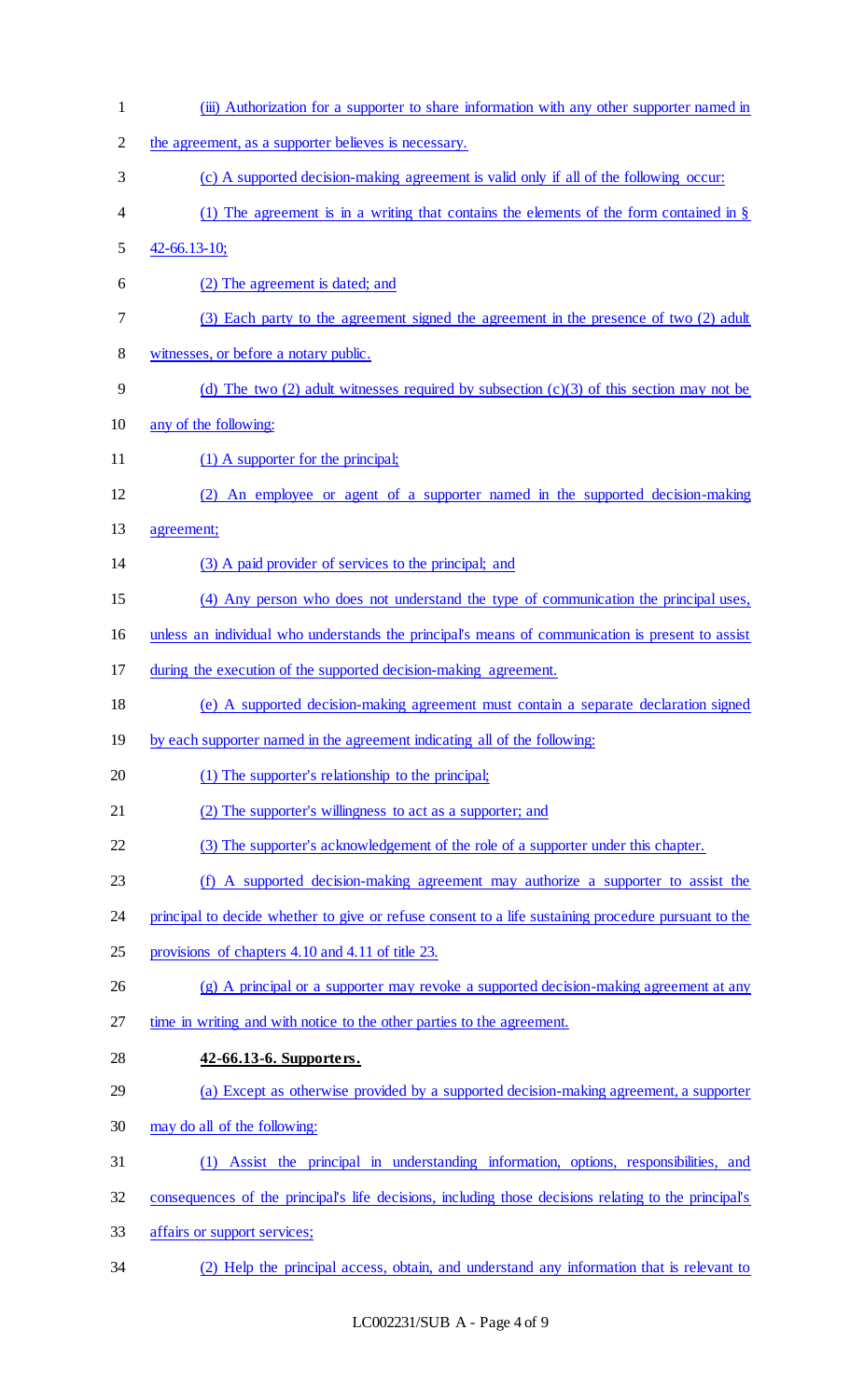any given life decision, including medical, psychological, or educational decisions, or any 2 treatment records or records necessary to manage the principal's affairs or support services; (3) Assist the principal in finding, obtaining, making appointments for, and implementing 4 the principal's support services or plans for support services; (4) Help the principal monitor information about the principal's affairs or support services, including keeping track of future necessary or recommended services; and (5) Ascertain the wishes and decisions of the principal, assist in communicating those wishes and decisions to other persons, and advocate to ensure that the wishes and decisions of the principal are implemented. (b) Any of the following are disqualified from acting as a supporter: (1) A person who is an employer or employee of the principal, unless the person is an immediate family member of the principal; (2) A person directly providing paid support services to the principal, unless the person is an immediate family member of the principal; and (3) An individual against whom the principal has obtained an order of protection from abuse or an individual who is the subject of a civil or criminal order prohibiting contact with the principal. (c) A supporter shall act with the care, competence, and diligence ordinarily exercised by 19 individuals in similar circumstances, with due regard either to the possession of, or lack of, special skills or expertise. **42-66.13-7. Recognition of supporters.**  22 A decision or request made or communicated with the assistance of a supporter in conformity with this chapter shall be recognized for the purposes of any provision of law as the 24 decision or request of the principal and may be enforced by the principal or supporter in law or equity on the same basis as a decision or request of the principal. **42-66.13-8. Access to information.**  (a) A supporter may assist the principal with obtaining any information to which the principal is entitled, including, with a signed and dated specific consent, protected health information under the Health Insurance Portability and Accountability Act of 1996 [Pub. L. 104- 191], educational records under the Family Educational Rights and Privacy Act of 1974 [20 U.S.C. § 1232g], or information protected by 42 U.S.C.A. § 290dd-2, 42 C.F.R Part 2. (b) The supporter shall ensure all information collected on behalf of the principal under this section is kept privileged and confidential, as applicable; is not subject to unauthorized access, use, or disclosure; and is properly disposed of when appropriate.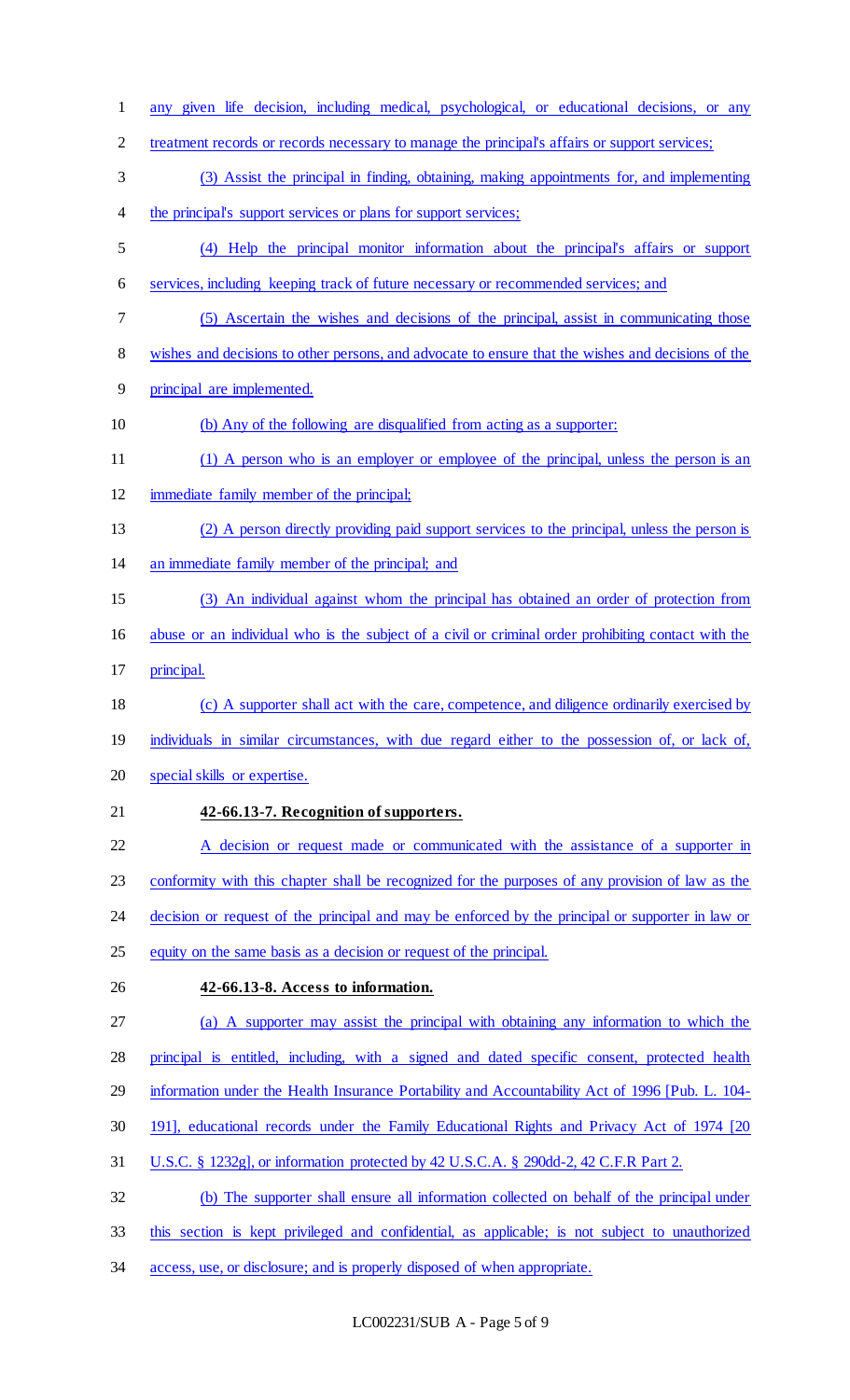| $\mathbf{1}$   | 42-66.13 -9. Reporting of suspected abuse, neglect, or exploitation.                             |  |  |  |  |
|----------------|--------------------------------------------------------------------------------------------------|--|--|--|--|
| $\overline{2}$ | If a person who receives a copy of a supported decision-making agreement or is aware of          |  |  |  |  |
| 3              | the existence of a supported decision-making agreement has cause to believe that the principal,  |  |  |  |  |
| 4              | who is an adult with a developmental disability or an elder, is being abused, neglected, or      |  |  |  |  |
| 5              | exploited by the supporter, the person shall report the alleged abuse, neglect, or exploitation  |  |  |  |  |
| 6              | pursuant to §§ 40.1-27-02, and 42-66-8.                                                          |  |  |  |  |
| 7              | 42-66.13-10. Form of supported decision-making agreement.                                        |  |  |  |  |
| 8              | A supported decision-making agreement may be in any form not inconsistent with the               |  |  |  |  |
| 9              | following form and the other requirements of this chapter. Use of the following form is presumed |  |  |  |  |
| 10             | to meet statutory provisions.                                                                    |  |  |  |  |
| 11             | SUPPORTED DECISION-MAKING AGREEMENT                                                              |  |  |  |  |
| 12             | <b>Appointment of Supporter</b>                                                                  |  |  |  |  |
| 13             |                                                                                                  |  |  |  |  |
| 14             | I agree and designate that:                                                                      |  |  |  |  |
| 15             |                                                                                                  |  |  |  |  |
| 16             |                                                                                                  |  |  |  |  |
| 17             |                                                                                                  |  |  |  |  |
| 18             |                                                                                                  |  |  |  |  |
| 19             | is my supporter. My supporter may help me with making everyday life decisions relating to the    |  |  |  |  |
| 20             | following:                                                                                       |  |  |  |  |
| 21             | Obtaining food, clothing, and shelter<br>Y/N                                                     |  |  |  |  |
| 22             | Y/N<br>Taking care of my health                                                                  |  |  |  |  |
| 23             | Other (specify):<br>Y/N                                                                          |  |  |  |  |
| 24             |                                                                                                  |  |  |  |  |
| 25             |                                                                                                  |  |  |  |  |
| 26             | I agree and designate that:                                                                      |  |  |  |  |
| 27             |                                                                                                  |  |  |  |  |
| 28             |                                                                                                  |  |  |  |  |
| 29             |                                                                                                  |  |  |  |  |
| 30             |                                                                                                  |  |  |  |  |
| 31             | is my supporter. My supporter may help me with making everyday life decisions relating to the    |  |  |  |  |
| 32             | following:                                                                                       |  |  |  |  |
| 33             | Obtaining food, clothing, and shelter<br>Y/N                                                     |  |  |  |  |
| 34             | Taking care of my physical health<br>Y/N                                                         |  |  |  |  |

LC002231/SUB A - Page 6 of 9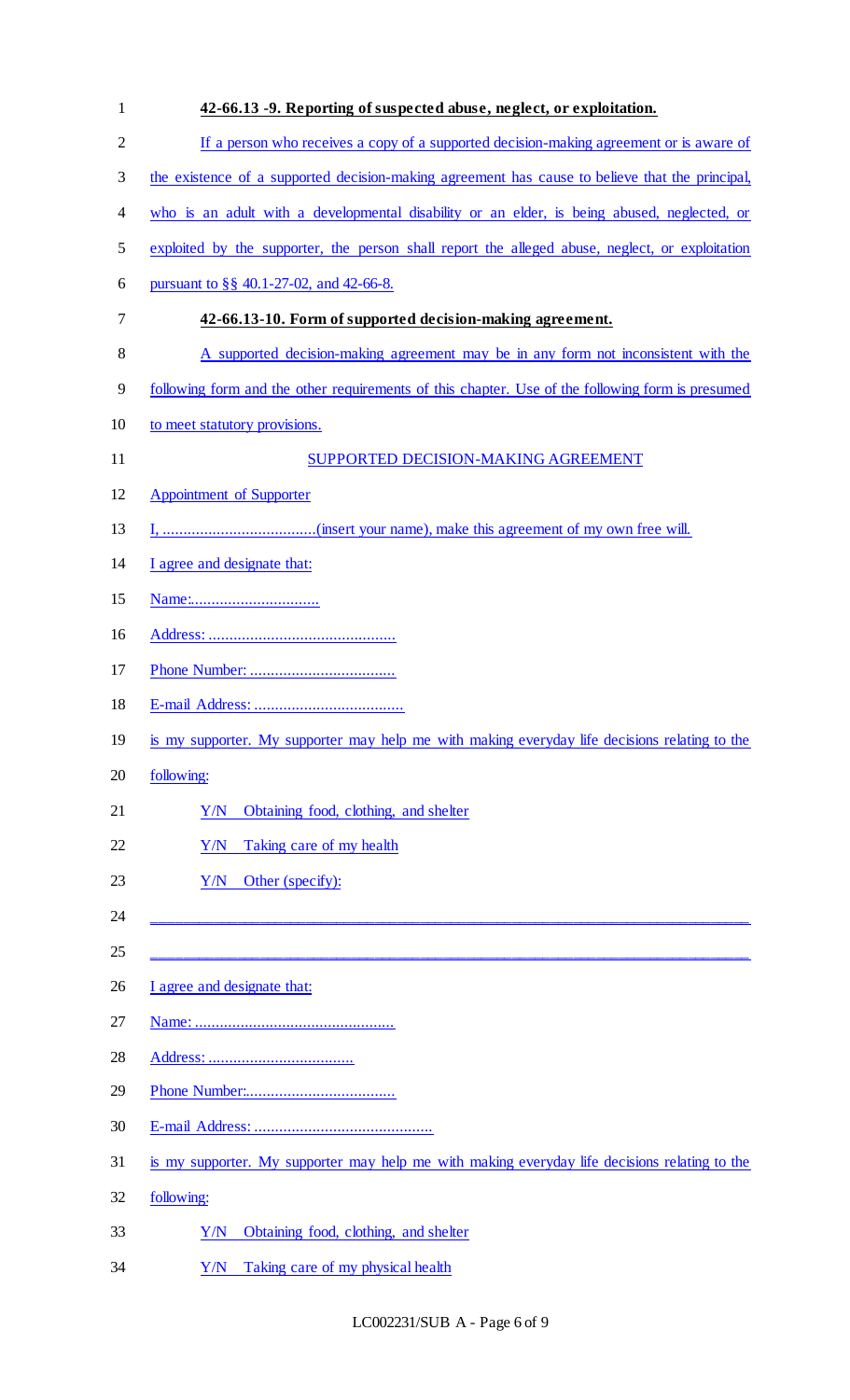| Y/N<br>Other (specify):                                                                                                                                                                                                             |                                                                                                 |  |  |  |  |
|-------------------------------------------------------------------------------------------------------------------------------------------------------------------------------------------------------------------------------------|-------------------------------------------------------------------------------------------------|--|--|--|--|
|                                                                                                                                                                                                                                     |                                                                                                 |  |  |  |  |
|                                                                                                                                                                                                                                     |                                                                                                 |  |  |  |  |
|                                                                                                                                                                                                                                     | My supporter(s) is (are) not allowed to make decisions for me. To help me with my decisions, my |  |  |  |  |
| $supporter(s)$ may:                                                                                                                                                                                                                 |                                                                                                 |  |  |  |  |
| (1) Help me access, collect, or obtain information that is relevant to a decision, including                                                                                                                                        |                                                                                                 |  |  |  |  |
| medical, psychological, educational, or treatment records;                                                                                                                                                                          |                                                                                                 |  |  |  |  |
| (2) Help me gather and complete appropriate authorizations and releases;                                                                                                                                                            |                                                                                                 |  |  |  |  |
| (3) Help me understand my options so I can make an informed decision; and                                                                                                                                                           |                                                                                                 |  |  |  |  |
| (4) Help me communicate my decision to appropriate persons.                                                                                                                                                                         |                                                                                                 |  |  |  |  |
| <b>Effective Date of Supported Decision-Making Agreement</b>                                                                                                                                                                        |                                                                                                 |  |  |  |  |
| supported decision-making agreement is effective immediately and will continue<br><b>This</b>                                                                                                                                       |                                                                                                 |  |  |  |  |
|                                                                                                                                                                                                                                     |                                                                                                 |  |  |  |  |
| or by operation of law.                                                                                                                                                                                                             |                                                                                                 |  |  |  |  |
|                                                                                                                                                                                                                                     |                                                                                                 |  |  |  |  |
|                                                                                                                                                                                                                                     | <b>Consent of Supporter</b>                                                                     |  |  |  |  |
|                                                                                                                                                                                                                                     |                                                                                                 |  |  |  |  |
| and acknowledge my responsibilities under chapter 66.13 of title 42.                                                                                                                                                                |                                                                                                 |  |  |  |  |
| (Signature of supporter) (Printed name of supporter)                                                                                                                                                                                |                                                                                                 |  |  |  |  |
|                                                                                                                                                                                                                                     |                                                                                                 |  |  |  |  |
|                                                                                                                                                                                                                                     |                                                                                                 |  |  |  |  |
| agreement, and acknowledge my responsibilities under chapter 66.13 of title 42.                                                                                                                                                     |                                                                                                 |  |  |  |  |
| (Signature of supporter)                                                                                                                                                                                                            | (Printed name of supporter)                                                                     |  |  |  |  |
|                                                                                                                                                                                                                                     |                                                                                                 |  |  |  |  |
|                                                                                                                                                                                                                                     | <b>Consent of the Principal</b>                                                                 |  |  |  |  |
|                                                                                                                                                                                                                                     |                                                                                                 |  |  |  |  |
| (My signature) <b>Example 2</b> and 2 and 2 and 2 and 2 and 2 and 2 and 2 and 2 and 2 and 2 and 2 and 2 and 2 and 2 and 2 and 2 and 2 and 2 and 2 and 2 and 2 and 2 and 2 and 2 and 2 and 2 and 2 and 2 and 2 and 2 and 2 and 2 and | (My printed name)                                                                               |  |  |  |  |
|                                                                                                                                                                                                                                     | <b>Witnesses or Notary</b>                                                                      |  |  |  |  |
| (Witness 1 signature)                                                                                                                                                                                                               | (Printed name of witness 1)                                                                     |  |  |  |  |
|                                                                                                                                                                                                                                     |                                                                                                 |  |  |  |  |

LC002231/SUB A - Page 7 of 9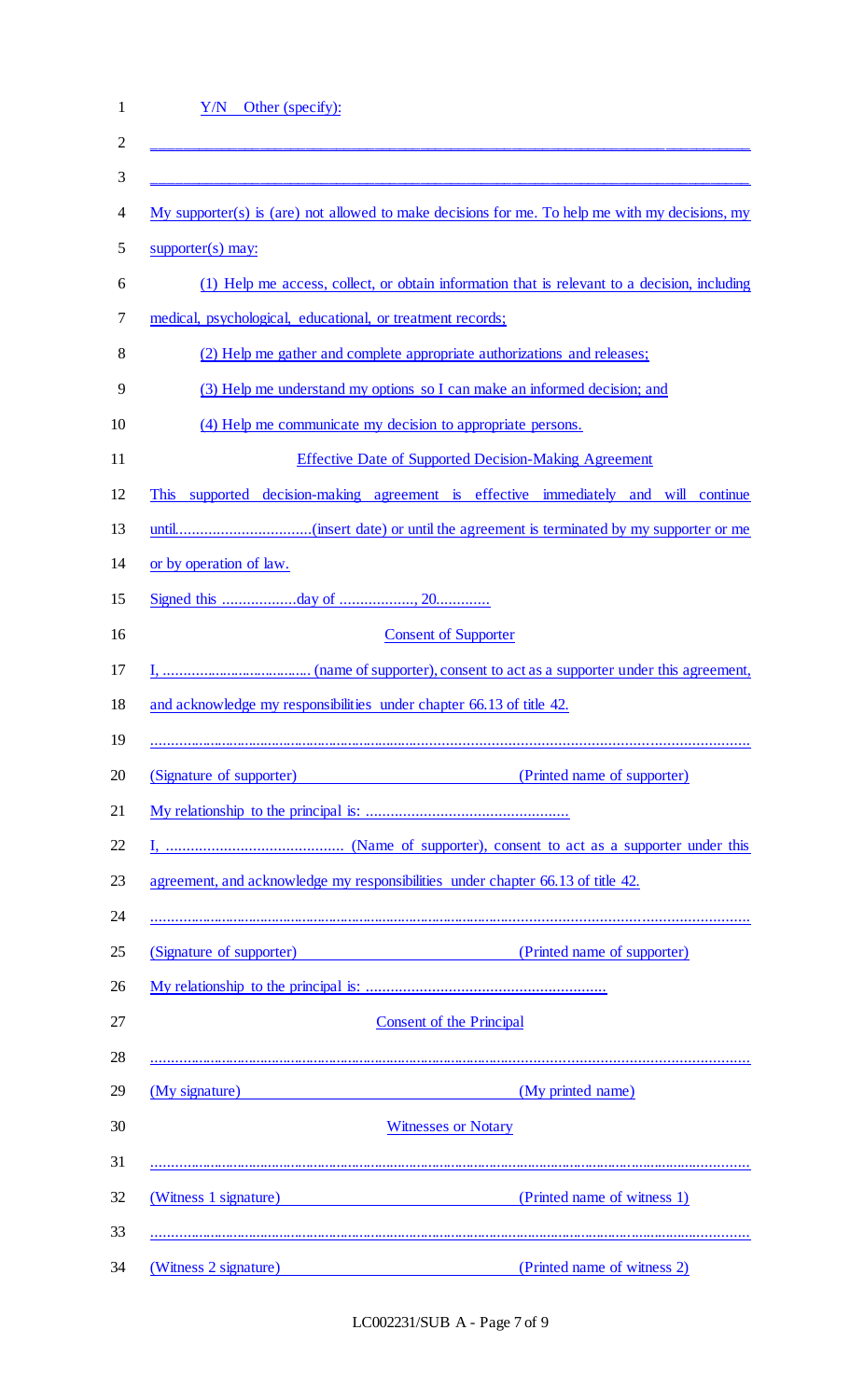| 1              | <b>Or</b>                                           |                                 |    |           |        |    |  |
|----------------|-----------------------------------------------------|---------------------------------|----|-----------|--------|----|--|
| 2              |                                                     |                                 |    |           |        |    |  |
| 3              |                                                     |                                 |    |           |        |    |  |
| $\overline{4}$ | acknowledged<br><b>This</b><br>document<br>was      | before                          | me | <b>on</b> | (date) | by |  |
| 5              |                                                     |                                 |    |           |        |    |  |
| 6              | (Name of adult with a disability)                   | (Name of supporter)             |    |           |        |    |  |
| 7              |                                                     |                                 |    |           |        |    |  |
| 8              |                                                     | (Signature of notarial officer) |    |           |        |    |  |
| 9              | (Seal, if any, of notary)                           |                                 |    |           |        |    |  |
| 10             |                                                     |                                 |    |           |        |    |  |
| 11             |                                                     | (Printed name)                  |    |           |        |    |  |
| 12             |                                                     |                                 |    |           |        |    |  |
| 13             | SECTION 2. This act shall take effect upon passage. |                                 |    |           |        |    |  |

#### ======== LC002231/SUB A

========